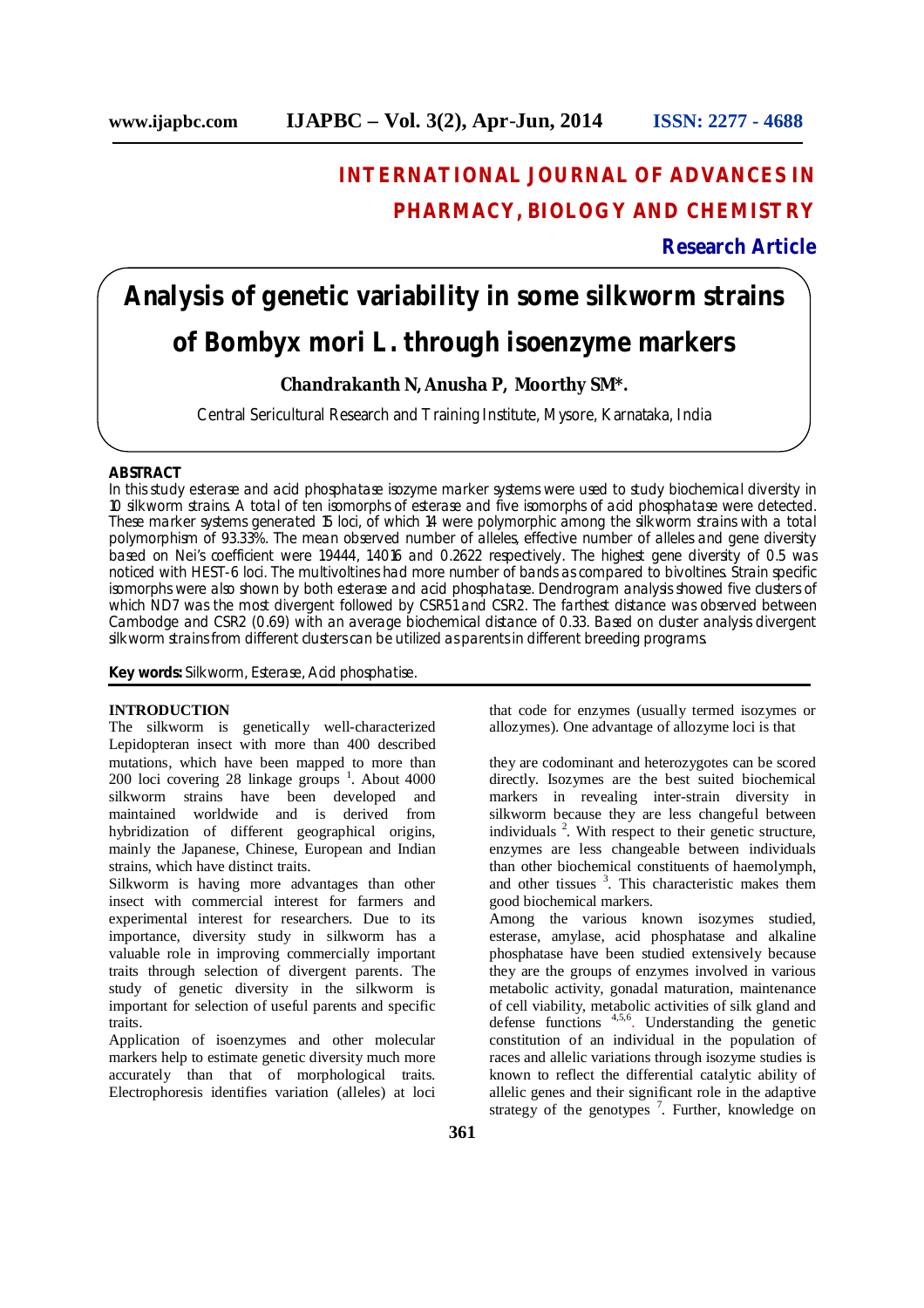genetic variability is important for effective breeding  $8,9$  and maintenance of variability within and among population is one of the most important aspects in the conservation of genetic resources. Hence in this study, two isozymes systems viz., esterase  $(\alpha$ - EST) and acid phosphatase (ACP) were utilized to study the diversity in 10 silkworm strains.

#### **MATERIAL AND METHODS**

#### **Insect rearing**

Ten silkworm strains comprising of five bivoltine (CSR2, CSR50, CSR51, BHR3 and SK4C) and five multivoltine (Pure Mysore, ND7, Nistari, Cambodge and L14) strains were reared at Central Sericultural Research and Training Institute (CSRTI), Mysore by following the standard method as suggested by Krishnaswami et al <sup>10</sup>.

#### **Collection of Haemolymph**

Haemolymph was collected from  $5<sup>th</sup>$  instar  $3<sup>rd</sup>$  day larvae of each strain (5-6 larvae) in a microcentrifuge tube coated with 0.1M phenylthiourea (to inhibit tyrosinase activity) by cutting the prolegs of silkworms. The haemolymph sample was centrifuged for 10 min at 3000 rpm. The supernatant was transferred to fresh tube and was stored at -80ºC until use.

#### **Qualitative analysis of Isozymes**

Esterase (E.C 3.1.1.1) and acid phosphatase (E.C 3.1.3.1) isozyme systems were analyzed to estimate biochemical diversity in the haemolymph of silkworm strains. Separation of haemolymph esterase and acid phosphatase isozymes were carried out on 7.5% polyacrylamide gel following the methodology<br>stated by Harris and Hopkinson  $\frac{11}{2}$  and Equation of  $aI^{-12}$ stated by Harris and Hopkinson <sup>11</sup> and Eguchi *et al*. respectively. The relative mobility of the bands was calculated as follows: Relative mobility  $(Rm)$  =

| Migration of isozyme         | Length of gel before<br>staining |
|------------------------------|----------------------------------|
| Migration of tracking<br>Dye | Length of gel after staining     |

#### **Data scoring and statistical analysis**

The isozyme data was analyzed and compared. The isomorphs were scored in a binary code as '1' for presence and '0' for absence. Nei's  $13$  genetic distance was employed for the isozyme data. The distance matrix was used to construct dendrogram by applying Unweighted Pair Group Method with Arithmetic Mean (UPGMA). Observed no. of alleles (na) and Effective no. of alleles (ne) was also estimated using POPGENE version  $1.31<sup>14</sup>$ . Principal Coordinate Analysis (PCoA) was performed using GenAlEx  $6.5<sup>15</sup>$ .

#### **RESULTS**

Esterase and acid phosphatase isozyme marker systems were used to study biochemical diversity in 10 silkworm strains. A total of ten isomorphs of esterase and five isomorphs of acid phosphatase were detected. Nomenclature of isomorphs was done from number 1 with prefix HEST for esterase and HACP for acid phosphatase from the anodal end of the zymograph. The multivoltines had more number of bands as compared to bivoltines. Among the 10 isomorph of esterase noticed, HEST-2 (Rm-0.47), HEST-5 (Rm-0.42) were strain specific present only in CSR2 and CSR51 respectively, whereas, HEST-6 (Rm-0.33) was specific for multivoltines. In case of acid phosphatase, HACP-2 (Rm-0.47) and HACP-1 (Rm-0.48) were specific to BHR3 and ND7 respectively. Together, these marker systems generated 15 loci of which 14 were polymorphic among the silkworm strains with a total polymorphism of 93.33%.

The mean observed number of alleles, effective number of alleles and gene diversity based on Nei's coefficient were 1.9444, 1.4016 and 0.2622. The highest gene diversity of 0.5 was noticed with HEST-6 loci.

Dendrogram analysis showed five clusters of which ND7 was the most divergent group followed by CSR51 and CSR2. The farthest distance observed between Cambodge and CSR2 (0.69) with an average biochemical distance of 0.33. Another cluster was formed by bivoltines with exception to L14, which is a multivoltine. CSR50 was close to L14; BHR3 and SK4C were close to each other. Three multivoltines (Pure Mysore, Nistari and Cambodge) were grouped to form another cluster (Figure 1). The PCoA analysis was in agreement with the results of the dendrogram (Figure 2). The first two principal components explained a total of 82.87% of the biochemical variation.

#### **DISCUSSION**

Isozymes like esterase, acid phosphatase, alkaline phosphatase, amylase, phosphoglucomutase, aspartataminotransferase, malate dehydrogenase, glucose 6 phosphate dehydrogenase and carbonic anhydrase have been used by various authors to study diversity in silkworm genotypes 16,17,18,19,20,21. Among the different isoenzymes analyzed esterase was most preferred because of its diverse substrate specificity and polymorphic expression followed by acid phosphatase  $17,22,23$ .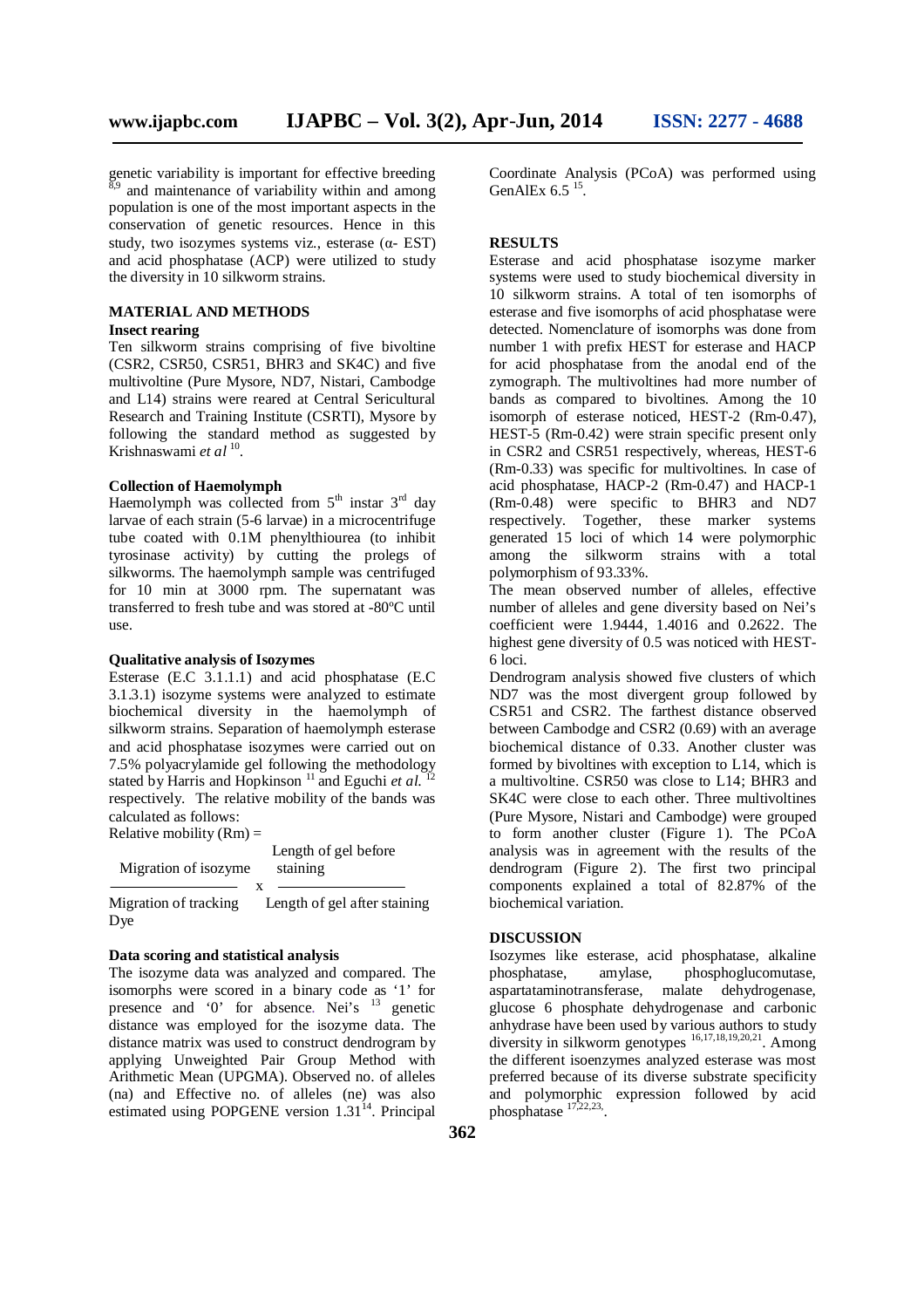In this study also only two isozymes were used, but, they were potential enough to reveal diversity by generating a total of 15 isomorphs with 93.33%

polymorphism. The isozyme diversity revealed through dendrogram showed that the low productive multivoltine strains like Nistari, Pure Mysore and Cambodge were grouped together indicating their genetic similarity and closeness of genetic architecture between them. Further, BHR3 and SK4C were in same arm demonstrating their closeness. Though both are bivoltine and known for medium productivity nature and tolerant to high temperature  $^{24}$  But I 14 and ND7 though both are multivaling <sup>4</sup>. But L14 and ND7 though both are multivoltine, but distanced from other multivoltine (Nistari, Pure Mysore and cambodge) and nearer to bivoltine strains. These two strains produce quality silk better than conventional multivoltine and slightly lower than bivoltine justifying their existence in different arms. HEST-2 (Rm-0.47) and HEST-5 (Rm-0.42) were strain specific present only in CSR2 and CSR51 respectively, which may be resulted in the allocation of separate clusters for these strains in the

phylogenetic tree. ND7 was out grouped in the tree; this is because of expression of low number of esterase (four) and HACP-2 (Rm-0.48) band, which was specific to ND7. The biochemical markers utilized in this study resulted in grouping of some strains with different origin in one group and also strains with the same origin in different groups which may be due to the changes in their biological and developmental process and their adaptation to environmental conditions <sup>3,25</sup>.

## **CONCLUSION**

Our study has showed the potentiality of esterase and acid phosphatase in revealing genetic diversity between silkworm strains. The isozyme systems used were further able to reveal substantial amount of diversity in terms of high polymorphism percentage, high number of genotype-specific isomorphs and average genetic distance. Based on all these factors the isozymes were able to differentiate ten silkworm strains into five clusters, hence the silkworm strains from different clusters can be utilized in crossing to manifest high heterosis.



**Figure 1: UPGMA dendrogram of silkworm strains generated from isozyme data**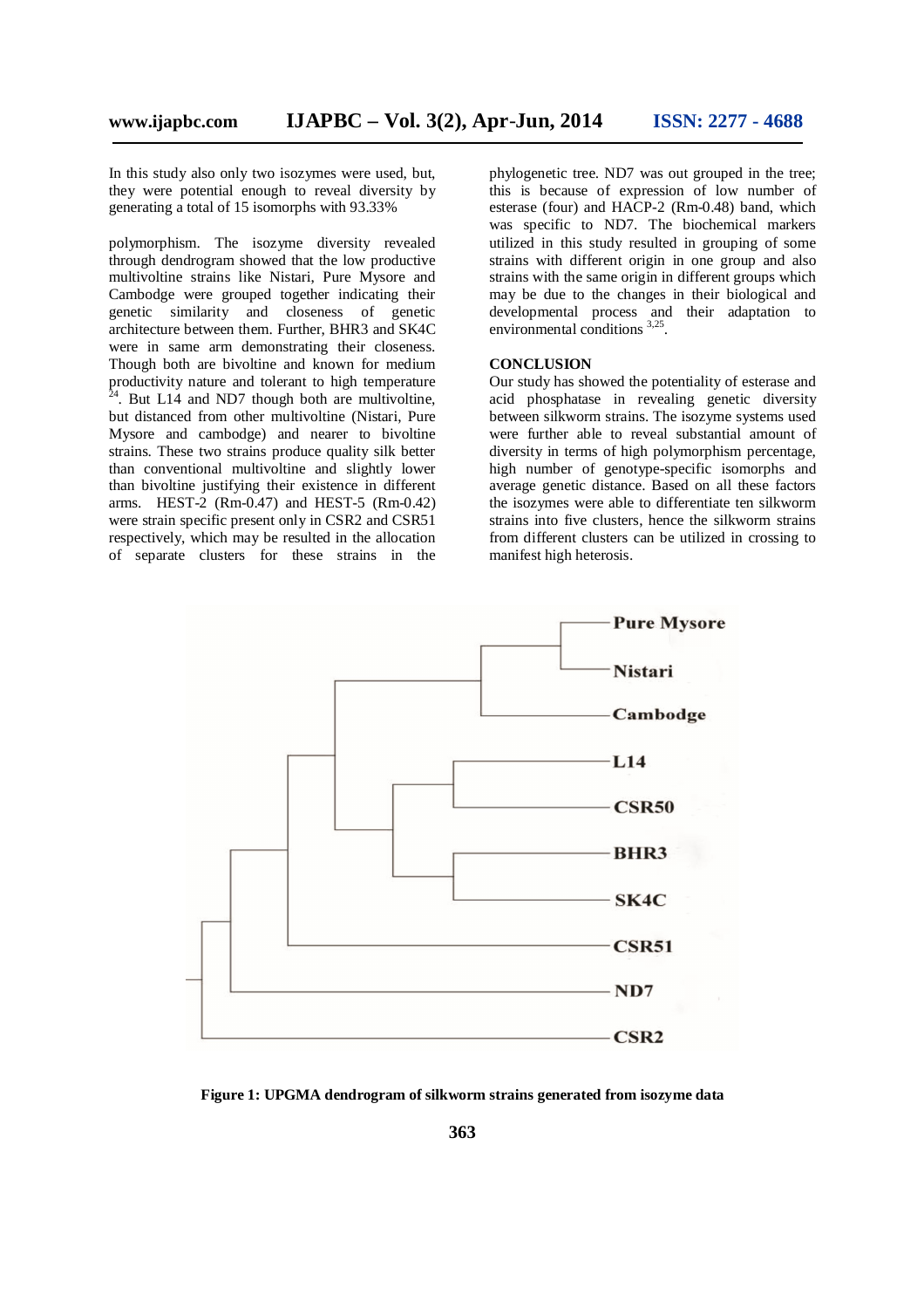

 $Coord. 1$ 

**Figure 2: PCoA plot of silkworm strains based on isozyme data**

## **+ - Bivoltine; x - Multivoltine**

### **REFERENCES**

- 1. K Mita et al., The Genome Sequence of Silkworm, Bombyx mori, DNA Research. 2004; 11: 27–35.
- 2. Patnaik A and Datta RK, Amylase its genetics and prospects as a marker in silkworm breeding, Indian J. of Sericulture. 1995; 34: 82 - 89.
- 3. Etebari K, Mirhoseini SZ and Matindoost L, A study on interaspecific biodiversity of eight groups of silkworm (Bombyx mori) by biochemical markers, Insect Science. 2005; 12: 87-94.
- 4. Yoshitake N and Eguchi N, Distribution of blood esterase types in various strains of the silkworm Bombyx mori L, Jpn. Sericult. Sci. 1965; 34: 95- 98.
- 5. Yoshitake N and Akiyama M, Genetic aspect on the esterase activities of the egg in the silkworm Bombyx mori L, Jpn. Seri cult. Sci. 1965; 34: 327-332.
- 6. Eguchi M, Yoshitake N and Kai H, Type and inheritance of blood esterase in the silkworm, Bombyx mori L., Jpn. J. Genet.1965; 40: 15-19.
- 7. Eguchi M and Yoshitake N, Interrelation of nonspecific esterase zymograms among various

tissues in the silkworm, B. mori L., J. Seri. Sci. Jpn. 1967; 36: 193-198.

- 8. Parkash R, Yadav JP and Vashisht M, Allozymic variation at ADH locus in some Drosophila species, Perspectives in Cytology and Genetics. 1992; 8: 495-502.
- 9. Frankel OH and Brown AHD, A critical appraisal, Proc. XV Int. Cong. Genet., Applied Genetics, 1983; 4: 3-13.
- 10.Frey KJ, Cox TS, Rodgers DM and Cox PM, Increasing cereal yields with gene from wild and weedy species. Pro.XV Intl. Cong. Genetics. 1983; 4: 51-68.
- 11.Krishna swami S, New technology of silkworm rearing in Bulletin No. 2, Central Sericultural Research and Training Institute, Mysore, Central Silk Board, Govt. of India, 1978; 1-23.
- 12.Harris H and Hopkinson, Handbook of enzyme electrophoresis in human genetics, North Holland publishing com, Armsterm. 1977: 297.
- 13.Eguchi M, Takahama Y, Ikeda M and Horii S, A novel variant of acid phosphatase isozyme from